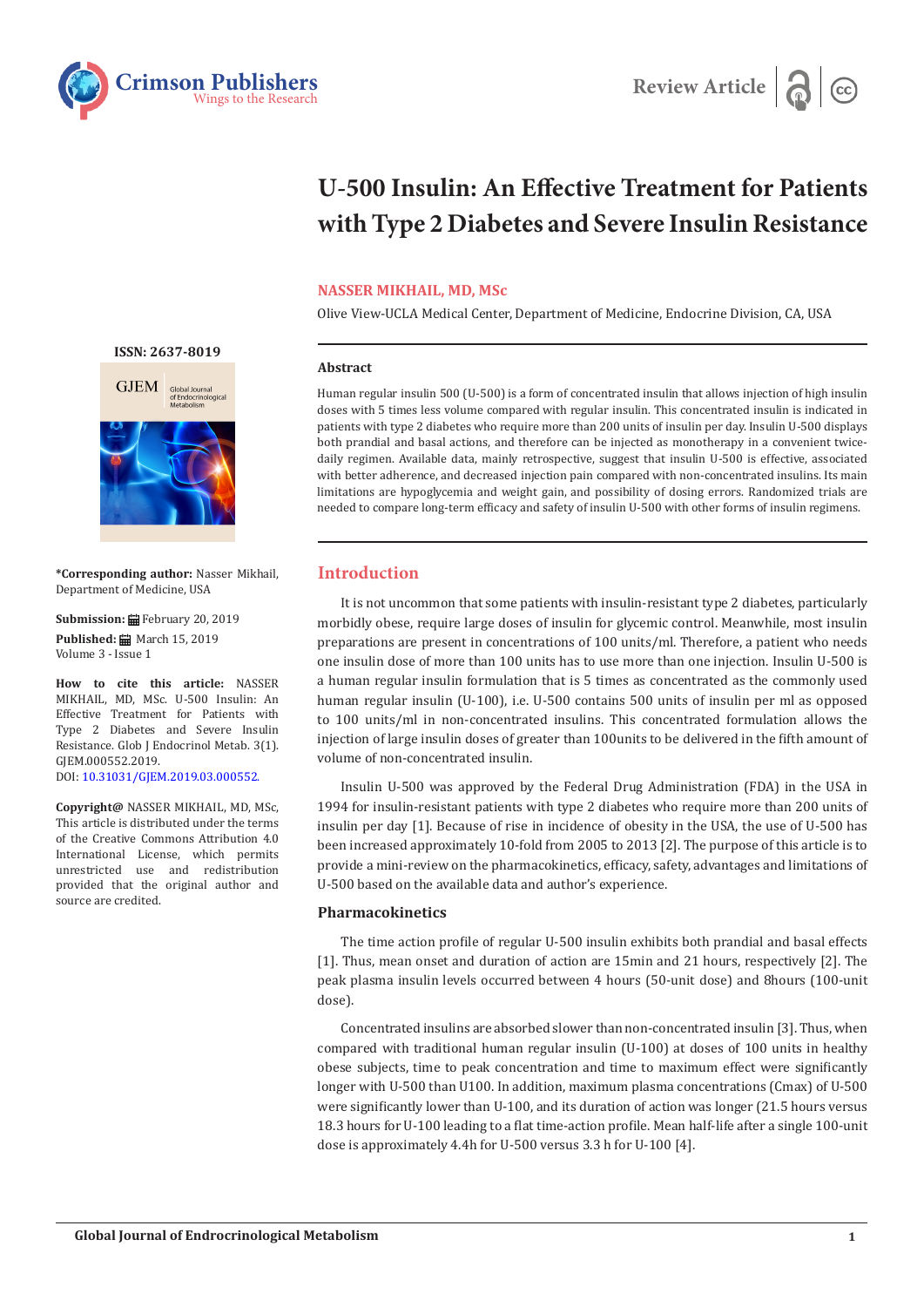#### **Available preparations of insulin U-500**

U-500 is dispensed in a 3ml pen (1,500 units) or in a 20ml-vial (10,000 units), with maximum insulin doses delivered in a single injection of 300 and 250 units, respectively [1].

## **Efficacy of insulin U-500**

Available data suggest that U-500 is effective, but the degree of efficacy is variable depending on several factors: doses, patients' characteristics and baseline hemoglobin A1c (HbA1c). Unfortunately, there are no available randomized trials comparing U-500 with other types of insulin regimen. One randomized trial compared U-500 given bid with U500 given tid. After 24 weeks, there was no significant difference in HbA1c reduction, 1.12% and 1.22% in the TID and BID regimen, respectively [5].

#### **Safety of insulin U-500**

Similar to other insulins, the 2 most common adverse effects of U-500 are hypoglycemia and weight gain. Yet, because of lack of head to head comparison between U-500 and other insulins, the specific impact of U-500 on these 2 parameters is not clear. Hood et al. [5] found higher frequency of nocturnal hypoglycemia (blood glucose <50mg/dl) in patients randomized to U-500 given BID compared with TID, 36% and 49%, respectively. Likewise, symptomatic hypoglycemia (blood glucose < 70mg/dl) occurred slightly more frequently among the BID group (92%) compared with TID group (90%), P=0.003. In the previous study, weight gain was 4.9kg and 5.4kg in the 2 groups of patients randomized to U-500 TID and BID, respectively.

#### **Patient satisfaction**

Patients who switched from multiple insulin injections (median 5 injections/day) to U-500 reported improvement in treatment burden, daily life and compliance, particularly with the BID regimen compared with the TID regimen. Moreover, there was significant improvement in injection site pain from baseline to end of trial at week 24 whether U-500 was given BID or TID [6].

#### **Indications and initiation of insulin U-500**

Candidates for U-500 are insulin-resistant patients with type 2 diabetes requiring more than 200 units of insulin/day. These patients are commonly morbidly obese and already receiving high number (5-7) of insulin injections/day. Before the conversion of prior insulin regimen to U-500, it is crucial to confirm the actual insulin doses because incomplete adherence to insulin therapy is frequent as result of increase injection burden. It is a common practice to reduce insulin daily doses by~20% or more when converting to U-500 to avoid hypoglycemia and to account for possible prior non-adherence [7]. Then, the U-500 total daily dose may be divided into 2 doses: 60% of the dose 30 min before breakfast and 40% 30min before dinner to decrease incidence of nocturnal hypoglycemia.

# **Use of U-500 in hospitals**

The use of U-500 is not indicated in hospitalized patients to avoid dosing errors. When a patient taking U-500 is admitted to the

#### **Cost of insulin U-500**

The whole price sale of 20ml vial (10,000 units) of U-500 and the 3ml Kwik-pen (1,500 units) is approximately \$1,200 and \$303, respectively [10]. Although these prices are higher than regular insulin U-100, using a large healthcare claims database in the USA, Eby et al. [11] showed that treatment with insulin U-500 was associated with significant decreases in pharmacy and overall costs, and better adherence compared with treatment with high-dose (>200 units/day) of insulin U-100. Moreover, there was no significance difference between the 2 insulin regimens in hypoglycemia-specific costs and in resource utilization [11].

#### **Limitations of U-500**

Dosing errors may occur if patient is not properly informed about the concept of U-500, and if U-500 is injected by syringes of non-concentrated insulin. Propensity of dosing errors has greatly diminished after the introduction of a dedicated syringe, specifically graduated for U-500 injection. This U-500 specific syringe was approved by the FDA and is commercially available since 2016. It is a 0.5ml green-capped syringe with bold markings in 5-unit increments allowing a maximum dose of 250 units at one injection [12]. In addition, in 2016, the FDA approved the U-500 R Kwik-pen by Eli Lilly [1]. This pen can provide up to 300 units per dose but is more expensive than the dedicated syringe. Advantages and disadvantages of U-500 are summarized in Table 1.

**Table 1:** Advantages and disadvantages of insulin U-500.

| <b>Advantages</b>                                                                                                                    | <b>Disadvantages</b>                                                                                                                                                                               |
|--------------------------------------------------------------------------------------------------------------------------------------|----------------------------------------------------------------------------------------------------------------------------------------------------------------------------------------------------|
| Lesser number of injections per<br>day, usually only 2 injections.<br>Works as basal/bolus insulin so<br>can be used as monotherapy. | No head to head trials comparing<br>U-500 with other insulin regimens.<br>Requires comprehensive patient<br>education to avoid dosing errors.<br>High cost, especially with the<br>Kwig-pen U-500. |
| Can be delivered by a dedicated<br>syringe or a pen.<br>High patient satisfaction and<br>adherence                                   |                                                                                                                                                                                                    |

# **Conclusion**

Insulin U-500 is the most concentrated available form of insulin allowing the reduction of injected volume of insulin by one-fifth. This insulin is a convenient treatment of patients with type 2 diabetes who are insulin-resistant and require high number of daily insulin injections. Compliance with this form of insulin is higher than non-concentrated insulin because of reduction in injection frequency to only 2 injections per day, its use a monotherapy, and decreased injection pain. Randomized trials should better define the efficacy, safety, and overall cost of U-500 compared with other insulin modalities.